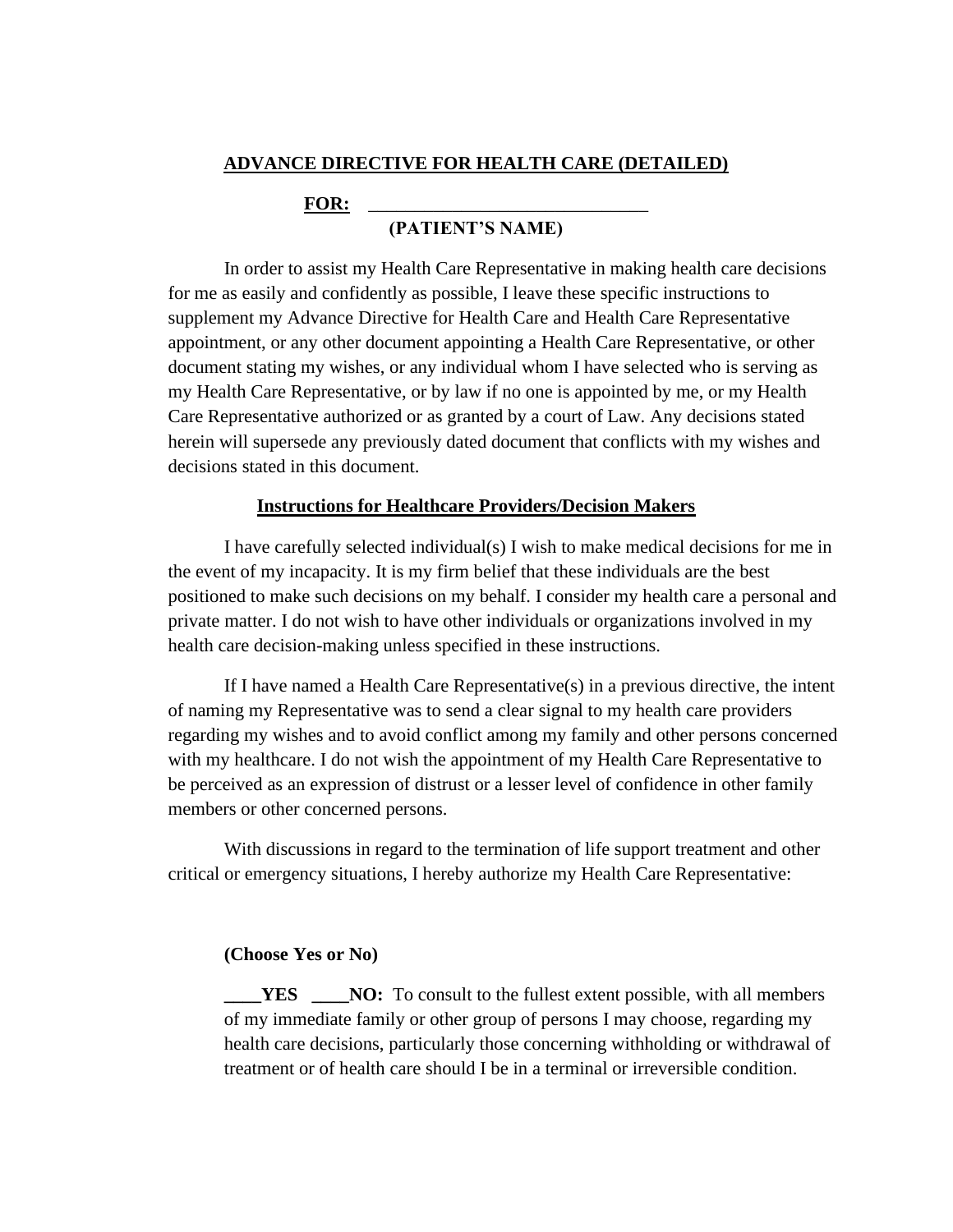**YES** NO: To hold a conference with all willing and interested members of my immediate family or other group of persons I may choose, prior to making any decisions regarding termination of an artificial life support system.

**YES** \_\_\_\_**NO:** To consult the following individual(s) regarding termination of artificial life support treatments.

If yes, which one? Indicate below:

- Religious Clergy
- \_\_\_\_Medical professional

Other: \_\_\_\_\_\_\_\_\_\_\_\_\_\_\_\_\_\_\_\_\_\_\_\_\_

I direct that my Healthcare Representative consider the following additional wishes and concerns prior to making any decisions regarding termination of artificial life support treatments:

## **Instructions for My Healthcare Representative**

The following instructions provide you with guidelines regarding my wishes on the health care topics of my medical records, choice of physicians, medical tests, medications, and my preferences about healthcare facilities and long-term care.

If I am unable to act on my behalf, give direction, or consent, please use these guidelines in making wise decisions about my health care. You should not feel guilty or anxious about authorizing a course of action, because these are the decisions I would make if I were able to do so myself.

I realize that these instructions will not cover every medical situation that may arise, but it is my hope that these instructions will provide you with insight as to the actions I would have taken if I was able to make that choice for myself.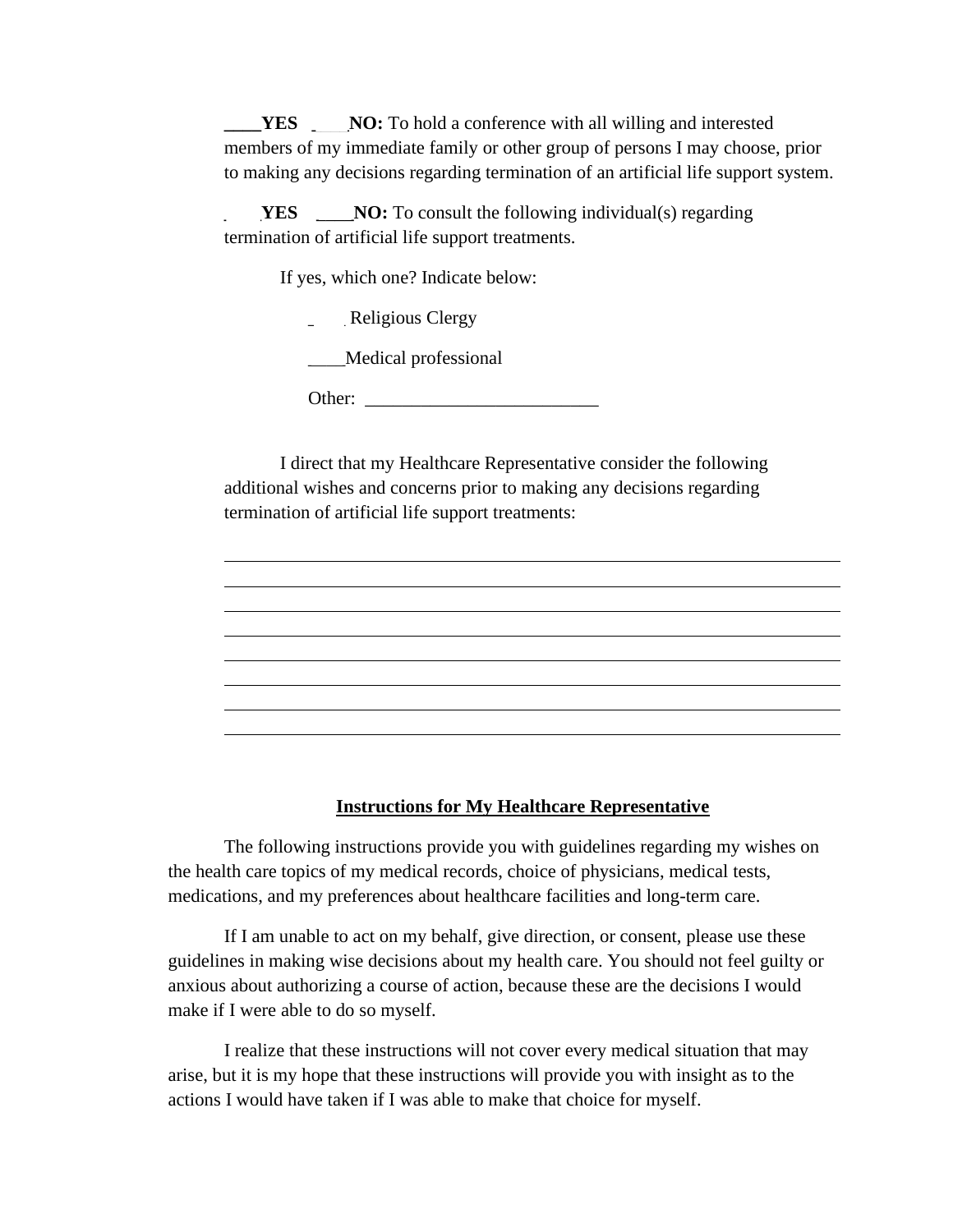# **MEDICAL RECORDS**

With regards to my medical records, I hereby authorize my Health Care Representative:

#### **(Choose Yes or No)**

**FORUP ANO:** To obtain and use my medical records during any time when my Health Care Representative is making medical decisions for me.

**THES** NO: To take my medical records to another physician to obtain a second opinion before making a medical decision for me.

**YES** NO: To share the information in my medical records with all the members of my immediate family or other group of persons I may choose. I am more concerned with consulting my loved ones than with the issue of privacy.

I direct that my Health Care Representative consider the following additional wishes and concerns prior to making any decisions regarding my medical records: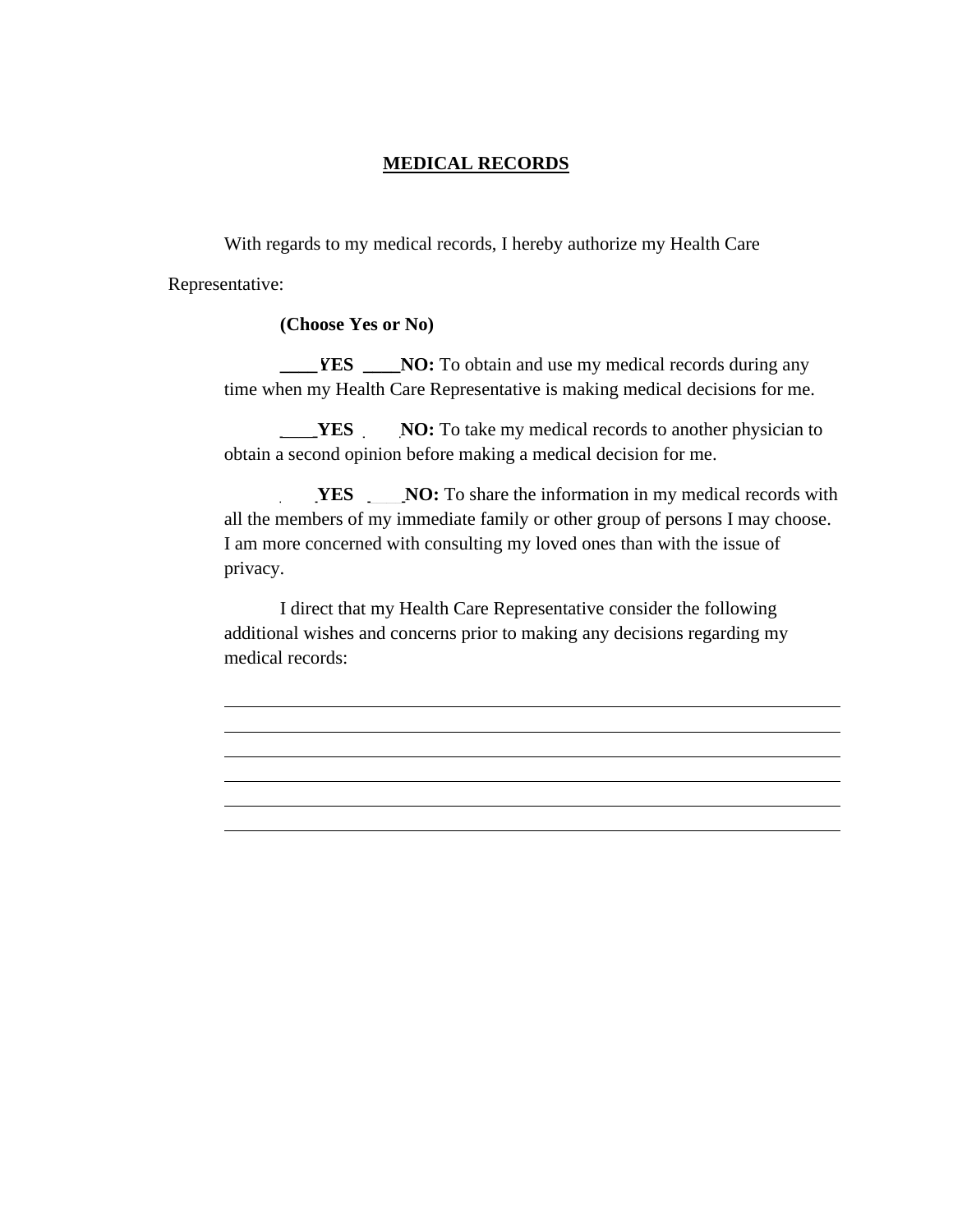# **CHOICE OF PHYSICIANS**

With regards to my choice of physicians, I hereby direct my Health Care Representative:

**(Choose Yes or No)**

**THES \_\_\_\_NO:** To maintain and continue the relationship with my primary physician for as long as possible.

**EXECUPE:** NO: To obtain a referral for a quality specialist if my primary care physician is unable to provide medical treatment for any reason.

**EXECURES \_\_\_\_NO:** To seek treatment for me with a specialist in the area of my medical condition, whenever economically feasible.

I direct that my Health Care representative consider the following concerns prior to making any decisions regarding my physicians:

# **MEDICAL TESTS**

With regard to the performing of medical tests, I hereby authorize my Health care Representative:

**(Choose Yes or No)**

**YES** NO: To allow any tests to be performed on me, even if after consultation with my attending physician and/or appropriate specialists, the suggested test results are reasonably certain to be beneficial in restoring my health.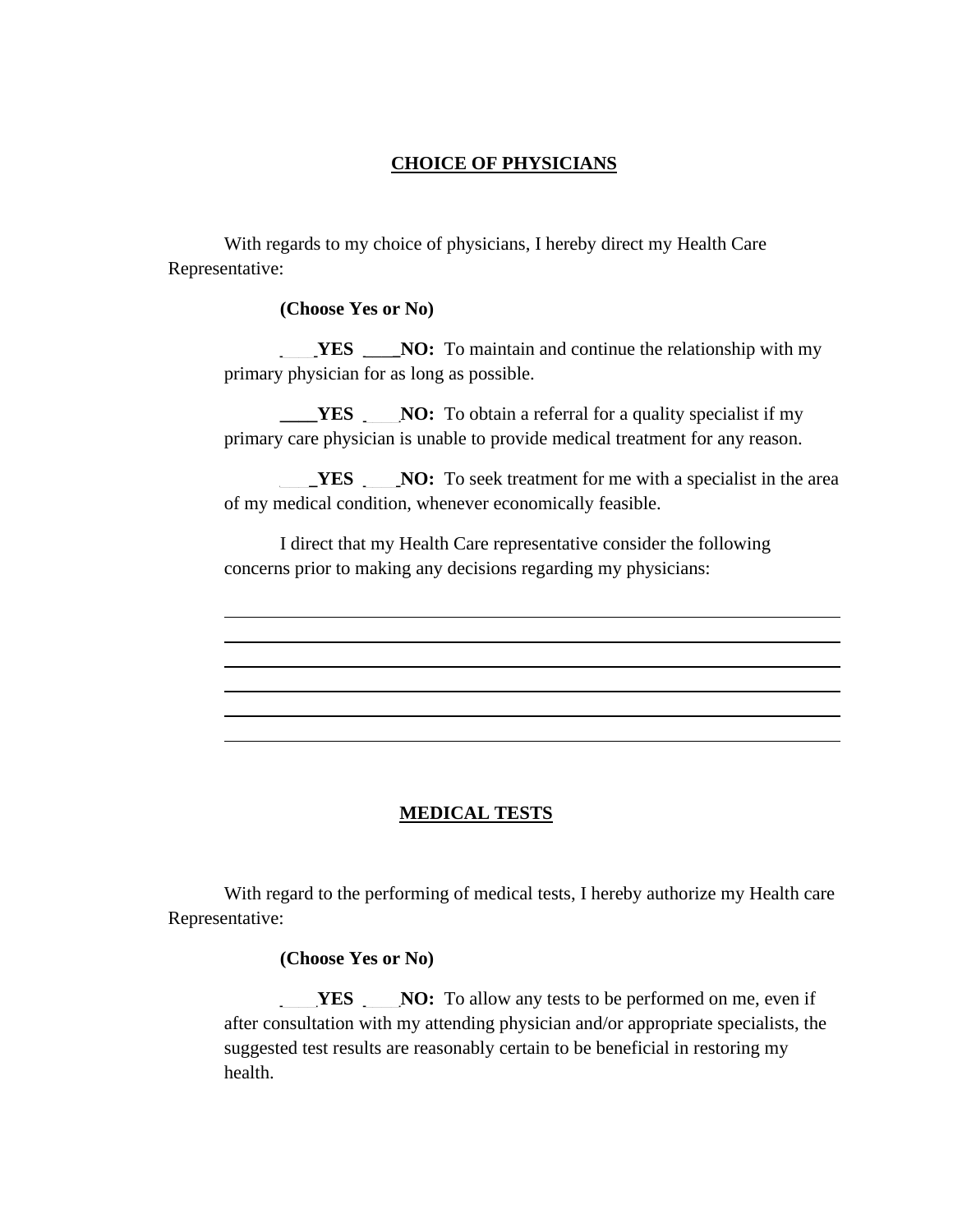**TES** \_\_\_**NO:** To obtain second opinions from an appropriate specialist, if economically feasible before authorizing or not authorizing any tests which my attending physician and/or primary care physicians believe would be beneficial in restoring my health.

I direct that my Healthcare Agent consider the following additional wishes and concerns prior to making any decisions regarding medical tests:

# **MEDICATION/SPECIFIC LIFE PROLONGING PROCEDURES:**

With regard to the use of medications/specific life prolonging procedures, I hereby authorize my Health Care Representative:

#### **(Choose Yes or No)**

**THES** NO: To consent to medication to relieve my pain, if my primary care physician and any appropriate specialists agree that the pain medication would not complicate or worsen my condition.

**TES** NO: To use unconventional or experimental medication or therapy in my treatment.

**YES** NO: To consider any possible side effects associated with unconventional or experimental medication or therapy. I specifically do not want a "cure" that is worse than the original illness.

**YES** NO: To balance the cost of unconventional or experimental medication with the expected relief. I am concerned about the high costs often associated with these types of treatments.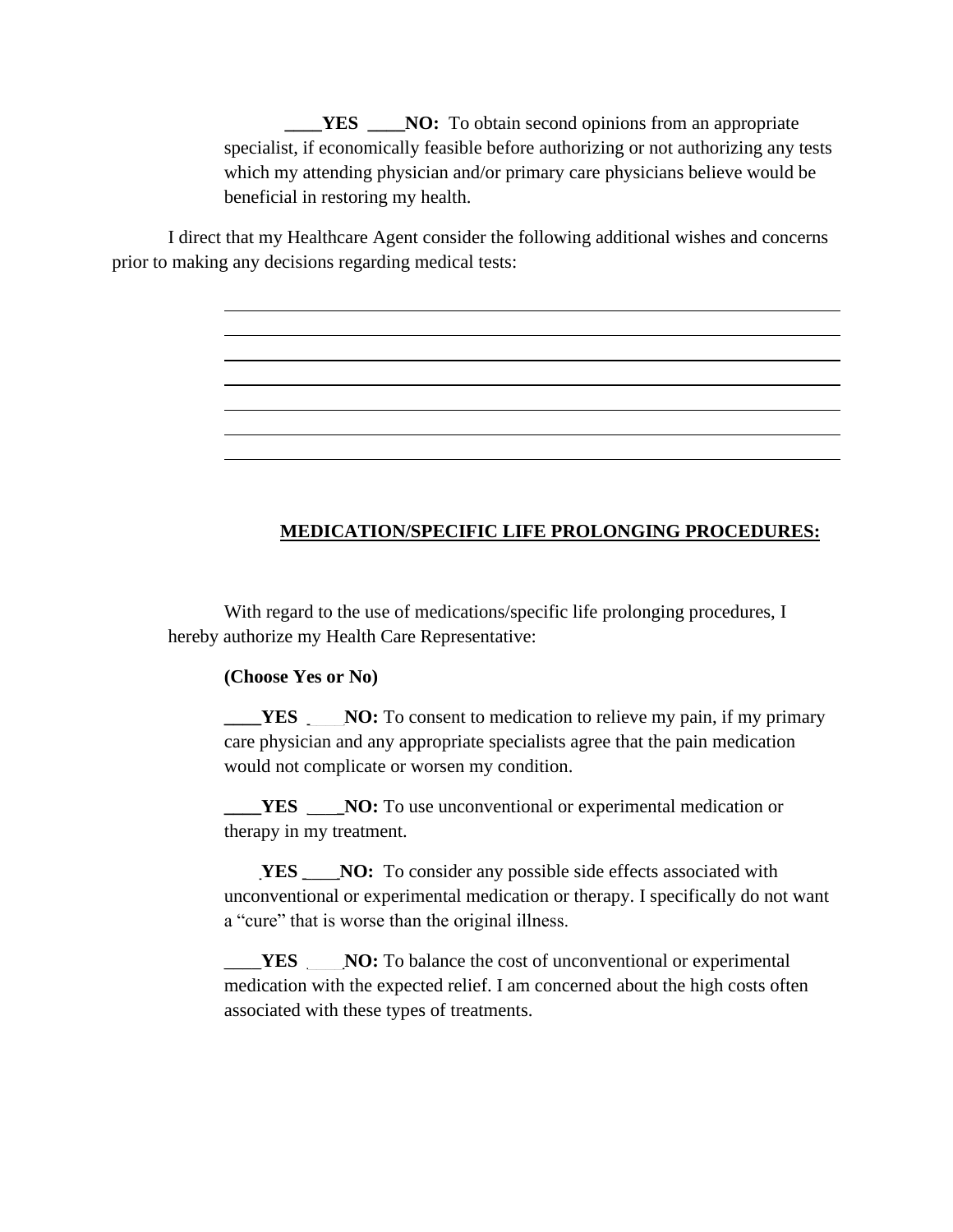#### **(Choose Yes or No)**

**\_\_\_\_YES \_\_\_\_NO:** DO NOT attempt resuscitation (DNR-Do Not Resuscitate)-if have no pulse AND I am not breathing.

**YES** NO: Do not provide artificial nutrition or hydration (tube feeding) to me, except for the provision of fluids to the extent necessary to deliver pain medication.

I would prefer the following medical interventions (please indicate one of wishes below):

\_\_\_\_\_ **Comfort Measures** (allow natural death). Treatment Goal: Maximize comfort through symptom management. Relieve Pain and suffering through the use of any medication by any route, positioning, wound care and other measures. Use oxygen, suction and manual treatment of airway obstruction as needed for comfort. No transfer to hospital for life-sustaining treatments. Transfer to hospital only if comfort needs cannot be met in current location.

\_\_\_\_\_ **Limited Additional Interventions**. Treatment Goal: Stabilization of medical condition. In addition to care described above in Comfort Measures directly above, use medical treatment for stabilization, IV fluids (hydration), and cardiac monitor as indicated to stabilize medical condition. May use basic airway management techniques and non-invasive positive airway pressure. Do not intubate. Transfer to hospital if indicated to manage medical needs or comfort. Avoid intensive care if possible.

**Full intervention.** Treatment Goal: Full interventions including life support measures in the intensive care unit. In addition to care described in Comfort Measures and Limited Additional Interventions above, use intubation, advanced airway interventions, and mechanical ventilation as indicated. Transfer to hospital and/or intensive care unit if indicated to meet medical needs.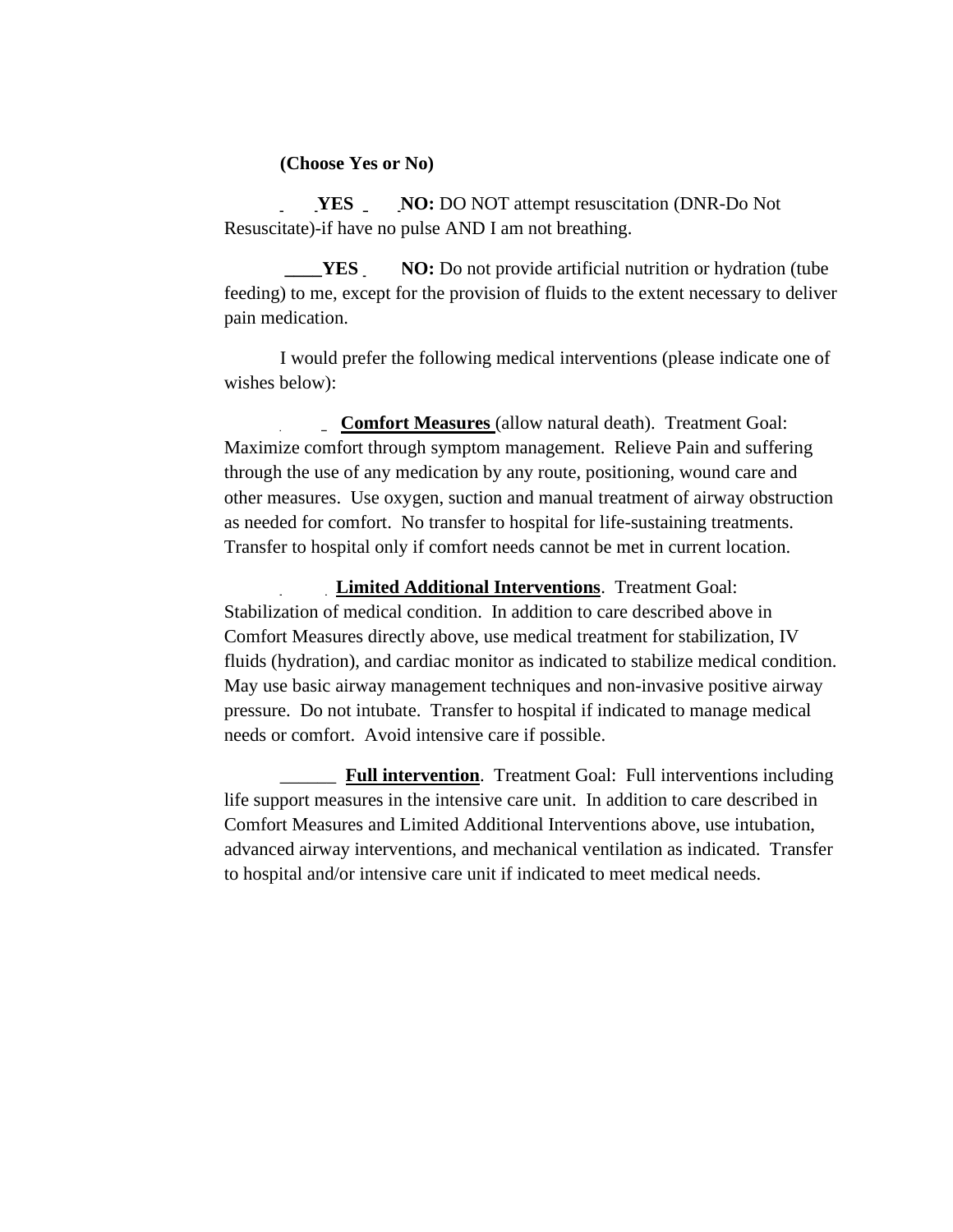# **ANTIOBIOTIC USE/ARTIFICIAL NUTRITION**

\_\_\_\_\_\_ Use antibiotics for infection only if comfort cannot be achieved fully through other means.

\_\_\_\_\_ Use antibiotics consistent with treatment needs.

\_\_\_\_\_ Artificially Administered Nutrition: Always offer food and fluid by mouth if feasible:

## **Choose one below:**

\_\_\_\_ No artificial nutrition.

\_\_\_\_\_Trial period of artificial nutrition by tube. Length of time: \_\_\_\_\_\_\_

**Long-term artificial nutrition.** 

# **(Choose Yes or No)**

**YES** \_\_\_\_\_**NO** Power granted to my Health Care Representative to execute a Out-of-Hospital DNR (Do Not Resuscitate) if consistent with my wishes stated herein.

**YES** \_\_\_\_\_**NO** Power of my Health Care Representative to execute a POST (Physician's Order and Scope of Treatment) if consistent with my wishes stated herein and I am a qualified patient for the POST form.

I direct that my Health Care Representative consider the following additional wishes and concerns prior to making any decisions regarding medication or any specific life prolonging procedures to supplement or explain choices above: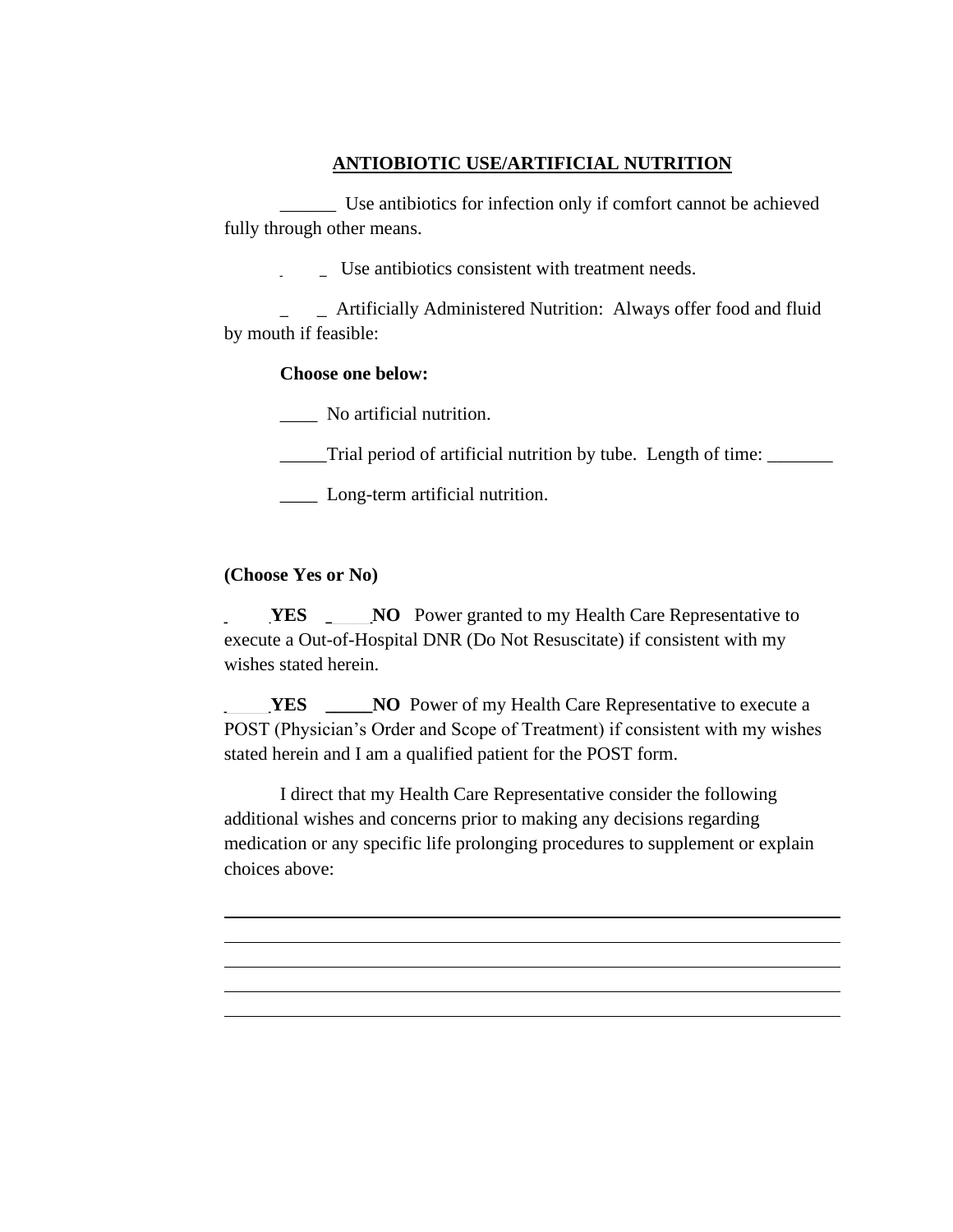# **HEALTH CARE FACILITY AND LONG-TERM CARE PREFRENCE**

With regard to health care facilities and long-term care, I hereby authorize my Health Care Representative to consider the following preferences:

My preference is to maintain my current independent lifestyle for as long as possible. When I can no longer lead an independent lifestyle:

## **(Choose Yes or No)**

**YES** NO: My first choice is to remain in my home utilizing home-assistance services provided by an outside agency, family member or other person of my choice. (I realize that there may come a time when my desire to remain in my home may burden my loved ones' lives.)

**\_YES** \_\_\_\_**NO:** My first choice is to reside with a family member or other person of my choice who is able and willing to take care of me in their home. (I realize that there may come a time when residing with my family member or other person of my choice may burden my loved one's life.)

**YES** NO: I do not wish to burden my family members or other persons with my healthcare needs. When I can no longer maintain my independent lifestyle, with occasional assistance from outside agencies or a family member or other person of my choice, I wish to move to a long-term care facility which can provide me with the appropriate level of care.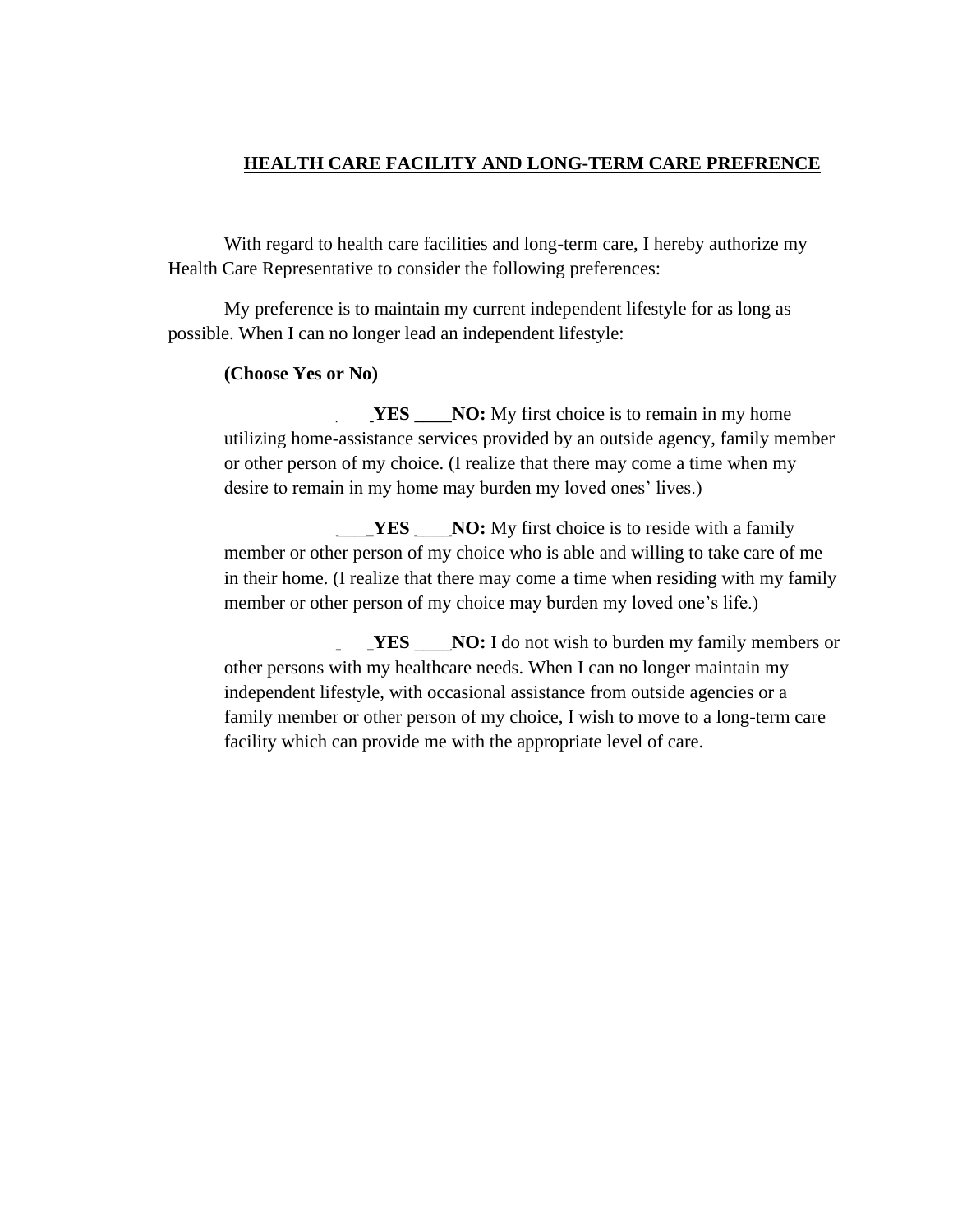## **HOME CARE:**

### **(Choose Yes or No)**

**YES** \_\_**NO:** I encourage my Health Care Representative to investigate and obtain home-assistance services from any or all of the following organizations: Visiting Nurses Association, Home Hospice Healthcare, Meal-on-Wheels, and any group that provides home assistant services.

**THES** NO: When a family member or other person of my choice resides with me and provides the services necessary for me to remain in my home, I direct that no room or board fees shall be charged to this family member or other person of my choice.

**EXECUPE ANO:** During any time when a family member or other person of my choice resides with me and provides the services necessary for me to remain in my home, I direct my Healthcare Agent visit my home (indicate below):

\_\_\_\_At least every week

Once every two weeks

Other time frame:

**YES** NO: If my home cannot be used for any reason for home-assistance services provided by an outside agency, family member, or other person of my choice, I direct my Health Care Representative to determine if a family member or other person of my choice is able and willing to take care of me in their home.

YES \_\_\_\_NO: During any time when a family member or other person of my choice provides home-assistance services and I reside with that family member or other person of my choice in their home, I direct my Health Care Representative visit the home (select below):

\_\_\_\_At least every week

\_\_\_\_Once every two weeks

Other time frame: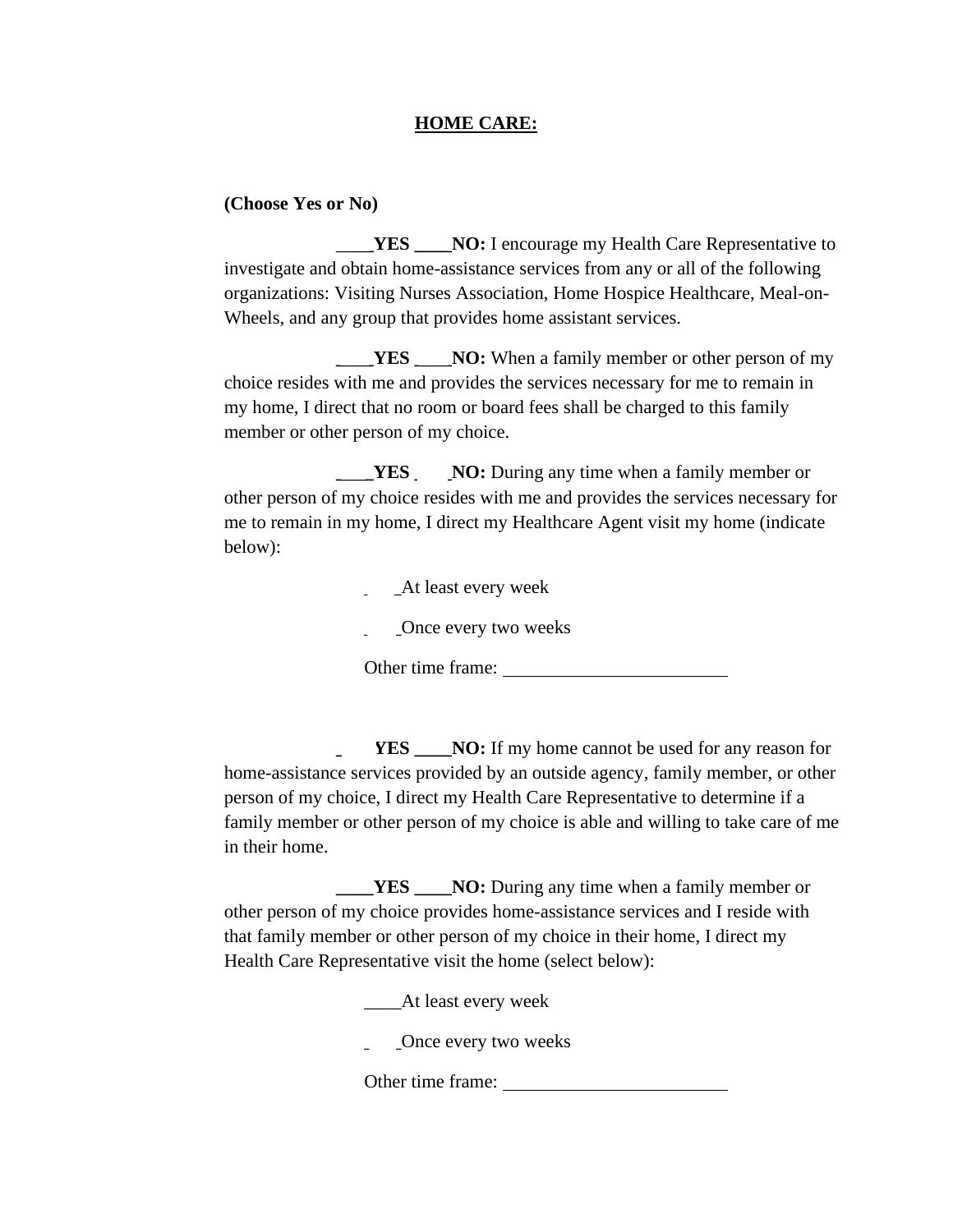## **(Choose Yes or No)**

**THES** NO: During any time when my Health Care Representative believes that I can no longer receive appropriate care in my home, a family member's home, or the home of other person of my choice, I authorize my Health Care Representative to select for me and admit me into a nursing care facility.

I direct that my Health Care Representative consider the following additional wishes and concerns prior to making any decisions regarding care in my home and/or care in my family member's or other person of my choice's home:

# **INSTITITIONAL CARE**

# **(Choose Yes or No)**

**YES** \_\_\_\_**NO:** If I must reside at a long-term care facility, to the extent it is feasible and medically advantageous, I would prefer to reside in an assisted living facility until I require custodial care.

**THES** NO: If I must reside at a long-term care or assistedliving facility, to the extent it is economically feasible and medically advantageous, I direct my Health Care Representative to select the following facility:

**\_\_\_\_\_\_\_\_\_\_\_\_\_\_\_\_\_\_\_\_\_\_\_(facility)**

**\_\_\_\_YES** \_\_\_\_**NO:** If the above facility is not available or advisable in my Health Care Representative's sole discretion, my Health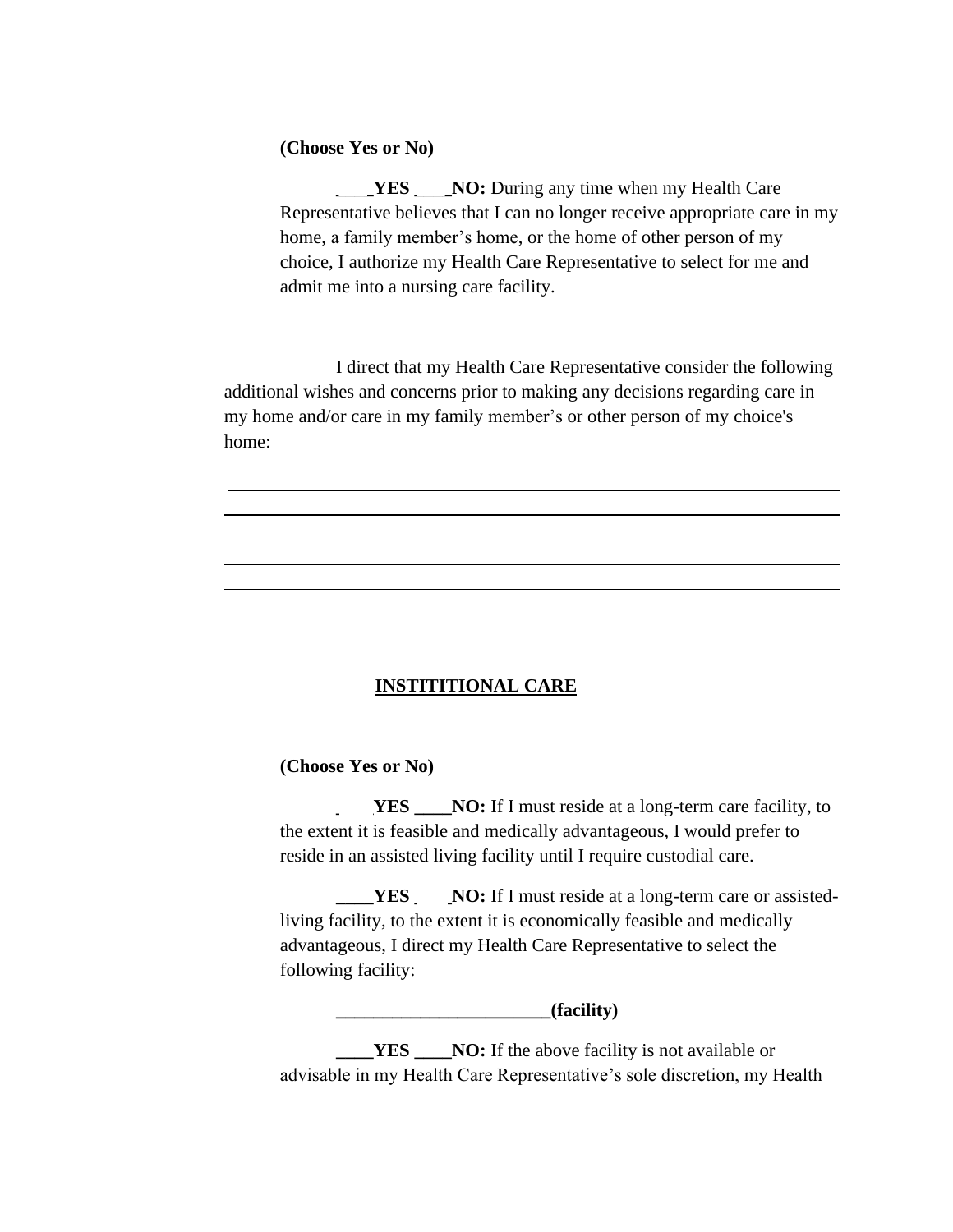Care Representative should select a similar institution with the following qualities:

When selecting a long-term care facility, I direct my Health Care Representative to consider first (select below):

\_\_\_\_Facilities located in the community where I live

Facilities that are located in the community where the majority of my family or other concerned persons lives

Other considerations:

**(Choose Yes or No)**

**THES** NO: When selecting a long-term care facility, I request that my Health Care Representative consult my family members to select a facility where my family members or other persons of my choice would feel comfortable visiting me.

**THES** NO: I would prefer, if possible, a long-term care facility that is operated in accordance with my religious beliefs.

\_\_\_\_**YES \_\_\_\_NO:** I direct that my Health Care Representative make at least two unannounced visits to any prospective nursing care facilities to determine if the services provided are acceptable.

**LES \_\_\_NO:** My Health Care Representative shall consider the following factors: the credentials and abilities of care givers; the variety and nutritional value of meals; the type and frequency of visitors to the facility; and any other services my Health Care Representative shall determine important in the selection of a quality nursing care facility.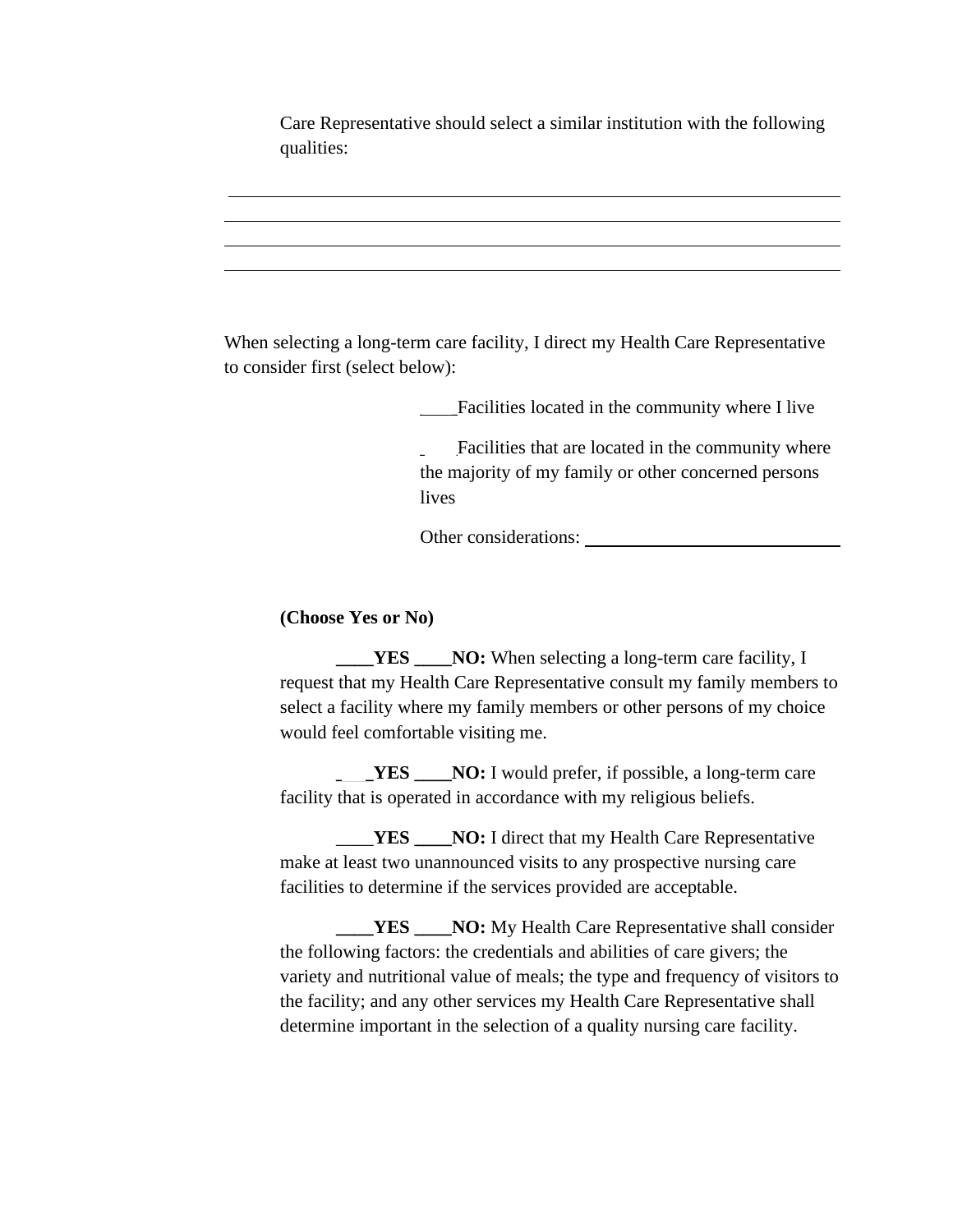**YES** NO: During anytime when I live in a Nursing Care Facility, I direct that my Health Care Representative visit me (select below):

\_\_\_\_At least every week

\_\_\_\_Once every two weeks

\_\_\_\_Other time frame:

I direct that my Health Care Representative consider the following additional wishes and concerns prior to making any decisions regarding institutional care:

# **ANATOMICAL GIFTS/AUTOPSY**

#### **(Choose Yes or No)**

**THES** \_\_\_\_**NO** I authorize my Health Care Representative to make anatomical gifts upon my passing.

**\_\_\_\_YES** \_\_\_\_**NO** I authorize my Health Care Representative to request an autopsy if deemed necessary and prudent under the circumstances.